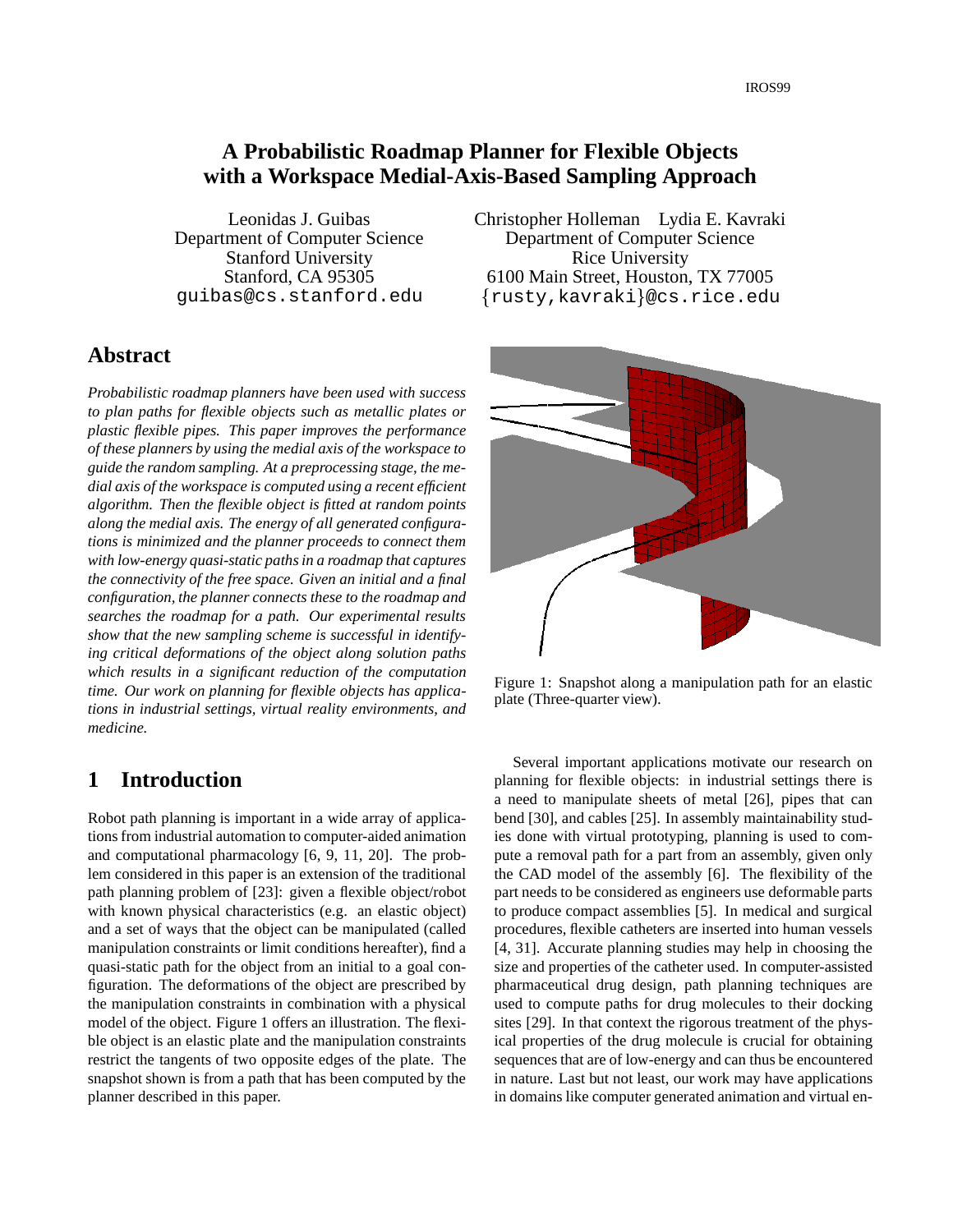vironments where the physical properties of objects need to be considered for the creation of realistic motion.

The probabilistic roadmap approach to planning (PRM) [16, 18, 19, 24, 27] has been adapted to flexible objects and a new planner (f-PRM) is described in [14, 17, 22]. f-PRM follows the principle of the PRM framework. Initially PRM planners generate a large number of nodes through probabilistic sampling and then create a roadmap by making local connections between nodes. Initial and goal configuration can be connected to this roadmap which is then searched for a feasible path. Unfortunately, f-PRM is computationally expensive. A general deformation is infinite-dimensional. Let us consider as an example the case of an elastic surface. We are forced to approximate with available geometric representations. We can model it using a Bézier surface which constrains us to a finite-dimensional subspace of the deformation space. The dimension of this subspace must still be large in order to accurately model the elastic properties. The set of usable deformations is an even smaller subset of this deformation space — deformations that are within the elasticity domain of the material and can be produced practically in real life. To obtain deformations from this subset we introduce manipulation constraints that succinctly describe practical manipulation situations and rely on a minimization procedure to map a set of manipulation constraints (a limit condition) to a geometric representation. This allows us to plan in a suitably low-dimensional space. Minimization, however, is costly. It is desirable to choose only deformations that are likely to contribute to a path which we accomplish by matching the manipulation constraints to sections of the medial axis of the workspace. The geometry and topology of the medial axis dictate the creation of deformations. This is illustrated in Figure 1 where the elastic surface 'follows' the medial axis to go through a narrow passage. While fitting a flexible object is more straightforward and more intuitive, the rigid 6D robot case is also an interesting issue and is investigated in a companion paper [13]. We are also investigating the use of the GVG [7] instead of the medial axis.

This paper is organized as follows. Section 2 discusses related work and Section 3 contains all necessary notation as well as a brief description of the f-PRM scheme. Section 4 describes our new sampling scheme. For the computation of the medial axis we use a well-known recent algorithm developed by Amenta et al [3] that was originally devised for the reconstruction of surfaces. Section 4 also presents an example of our fitting scheme for a simple case. Experiments in two dimensions are given in Section 5. We conclude with future work in Section 6.

## **2 Related Work**

Planning for robots with many dof has been extensively treated in recent literature  $([1, 2, 11, 12, 21, 23])$ . The probabilistic roadmap approach to planning (PRM) [16, 18, 19, 24, 27] has gained wide acceptance because the method is easy to implement and use and provides good performance results. The work in [14, 17, 22] has produced f-PRM, a planner for flexible objects. When flexible objects are manipulated one needs to model the geometry of the objects and their mechanical properties and employ powerful minimization procedures to compute their shape as a local minimum of their internal energy. Hence the work in this paper draws from research in geometric modeling [8], mechanics [32], optimization theory [28], and graphics [10].

An important issue in PRM planners is the method for choosing the random configurations for the construction of the roadmaps. Recent work has considered several alternatives to a uniform random distribution of configurations for rigid or articulated robots. A resampling step, creating additional nodes in the vicinity of nodes that are connected with few others, is shown in [18, 19]. Nodes close to the surface of obstacles are added in [2]. A dilation of the configuration space has been suggested in [15]. In [33] a procedure for retracting configurations onto the freespace medial axis is presented. In this paper, we treat deformable objects and we attempt to generate configurations close to the medial axis of the workspace. The same idea is explored in [13] for rigid objects.

As far as the computation of the medial axis is concerned we use recent work that is especially suited for our problem. The algorithm in [3] reconstructs surfaces from unorganized data in  $\mathcal{R}^3$ . It can be adapted to approximate the medial axis of the shape described by the data — this is described in the current paper. Since general workspaces come as polygon soups, our intention is to sample these polygons, efficiently construct a sufficient approximation of the medial axis, and generate configurations for our planner based on the medial axis. This is further explained in Section 4.

## **3 Background and Notation**

Let  $W$  be our workspace of dimension  $d$  and let  $C$  be the configuration space of our robot.  $C$  is the Cartesian product of the deformation space D and  $\mathcal{M}_c = \mathcal{R}^d \times SO(d)$ , the space of rigid-body transformations. Deformability can be caused by different types of mechanical behavior, the case of elasticity being the more common of them. For an object made of an elastic material, elasticity theory states the existence of a scalar function  $\psi$ , called the *density* of *elastic energy*, at each point  $x$ . The latter depends only on the local deformation at  $x$ . By integrating this local energy function over the domain of the object, we obtain a functional over the space of deformations. The value of this functional for any deformation  $d \in \mathcal{D}$ is called *elastic energy* of the deformation. When an object is manipulated, the manipulation constraints restrict the position of certain parts of the object and the valid deformation is one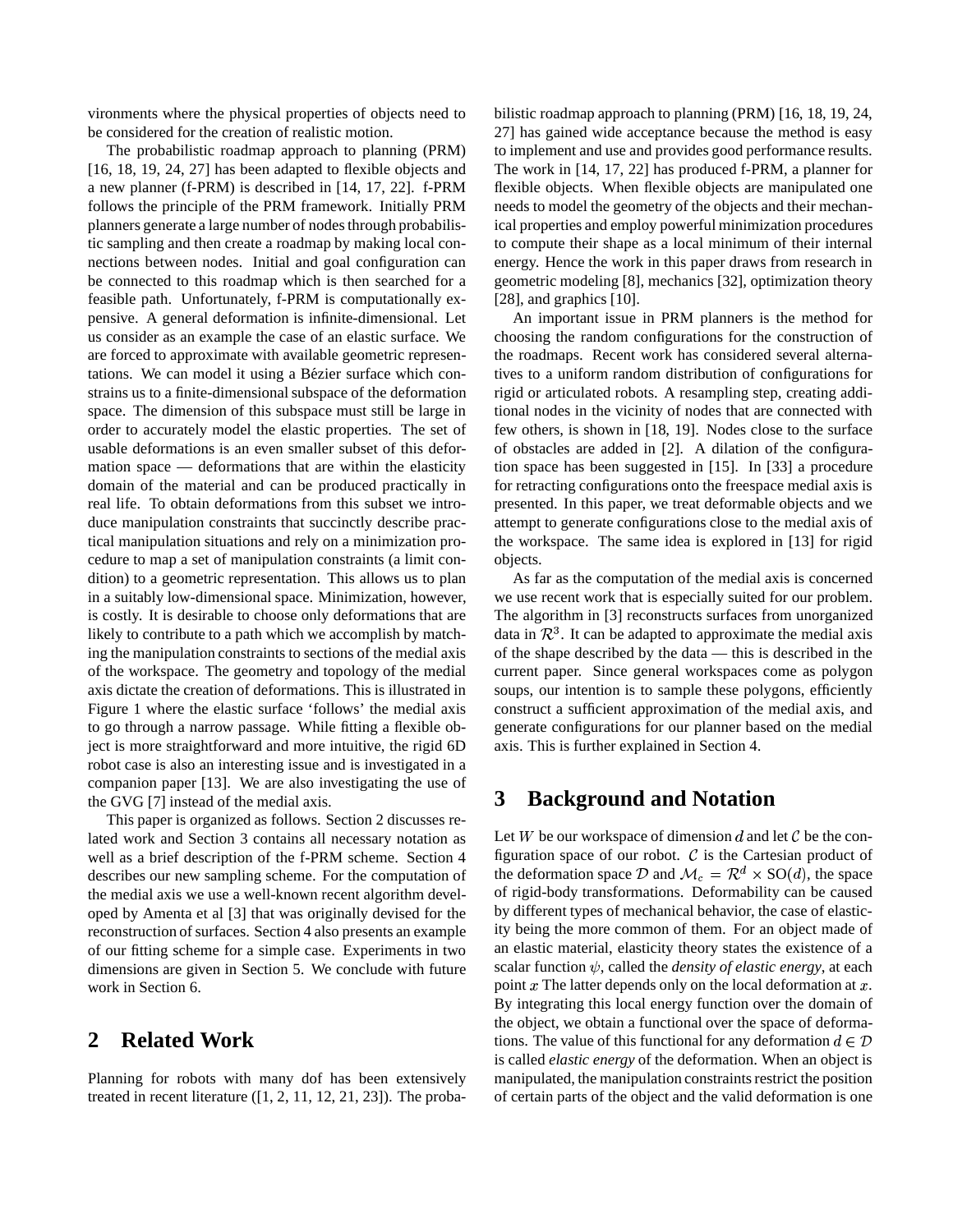that minimizes the elastic energy of the object. In our work we always compute the local minimum of the elastic energy for a given manipulation constraint (both for guessed configurations and for configurations along a path) and hence all the paths that we produce are quasi-static and can be expected in nature. An upper bound on the elastic energy of allowable deformations safeguards our program from using deformations that violate the elasticity limit of the object and hence can cause a permanent deformation (plastic deformations).

# **4 f-PRM based on Workspace Medial-Axis Sampling**

The traditional f-PRM generates random configurations of the flexible object. Given the decoupling of position and deformation described above, the generation of a configuration consists of (a) choosing uniformly at random the manipulation constraints, (b) minimizing the energy to obtain a valid deformation (c) generating a random translation and rotation, (d) checking the final configuration for collision with the obstacles. The generation of a configuration is expensive, mainly due to the high cost of minimization. Reusing deformations, as in [17], cuts down costs but also limits exploration of the deformation space.

In this paper, we form a heuristic for finding useful deformations by employing the following scheme. First we compute the medial axis of the workspace. In the sampling step we fit our object along the medial axis, or, to be more specific, we fit our manipulation constraints along the medial axis and minimize the energy of the object to obtain its correct shape. Details of our planner are given below. In this paper we limit our discussion to two dimensional workspaces. As an example, we treat the case where an elastic plate is manipulated by its opposite ends and we require that all rotations and translations are in the plane.

#### **4.1 Computation of the Medial Axis**

For the purposes of the planner, the medial axis is approximated by a subset of the Voronoi diagram of points sampled along the boundary of the freespace. The algorithm used is derived largely from [3]. An informal description of the two dimensional algorithm is given below; for a more rigorous examination see [3]. Note that for our purposes only an approximation of the medial axis is required. We do not rely on its precise attributes, but rather on capturing the topology of the freespace and maximizing clearance from obstacles. The medial axis is prone to having small "twigs" where there are perturbations in the obstacle boundaries. These are of no use during the planning stage and are discarded if their length is less than a specified threshold.



Figure 2: Medial axis approximation.

**2D Medial Axis Approximation** Let F be a set of closed curves in  $\mathcal{R}^2$  that describe the boundary of the obstacles in the workspace, and let  $S$  be a set of points sampled along these curves (The algorithm presupposes sufficient sampling of the curves. The generation of  $S$  is discussed below).

The medial axis computation proceeds as follows. Let  $V_1$ be the Voronoi diagram of  $S$ .  $D$  is then computed as the Delaunay triangulation of  $S \cup V_1$ . All edges in  $D$  for which both endpoints are in  $S$  are part of the *crust*, an approximation to  $F$  ([3]). For each edge in  $V_1$ , there exists a corresponding (and perpendicular) edge in the dual Delaunay triangulation,  $D_1$ . Define P as the set of edges that exist in both  $D_1$  and D, and  $Q$  as the corresponding edges in  $V_1$ . The approximation to the medial axis, R, is then given by  $V_1 - Q$ . An example is shown in Figure 2.

**Sampling the Boundary of the Obstacles** The algorithm for computing an approximation to the medial axis requires strict conditions on the ratio of the spacing between samples and the curvature of the sampled curve. We are most interested in polygonal workspaces, i.e.  $F$  is a set of simple polygons. Barring modifications to the above algorithm, vertices in a polygonal obstacle (having infinite curvature) will not be handled correctly. Since precisely determining the best approximation to the medial axis is not an absolute requirement in our application, there is a tradeoff between accuracy of the medial axis approximation and time spent computing the approximation. To this end, our approach to sampling  $F$  is to take a constant number of points along each edge, filtered by a simple moving average of length  $W$ . That is to say that for each closed polygon we create a sequence of samples by traversing the edges, then for each window of  $W$  consecutive samples, we create a new sample that is the average of those samples. Areas of  $F$  with high detail have more edges and will thus be sampled more heavily. The moving average effectively rounds corners, resulting in feasible ratios between the curvature and sample spacing.

The problem of dealing with the vertices of a polygonal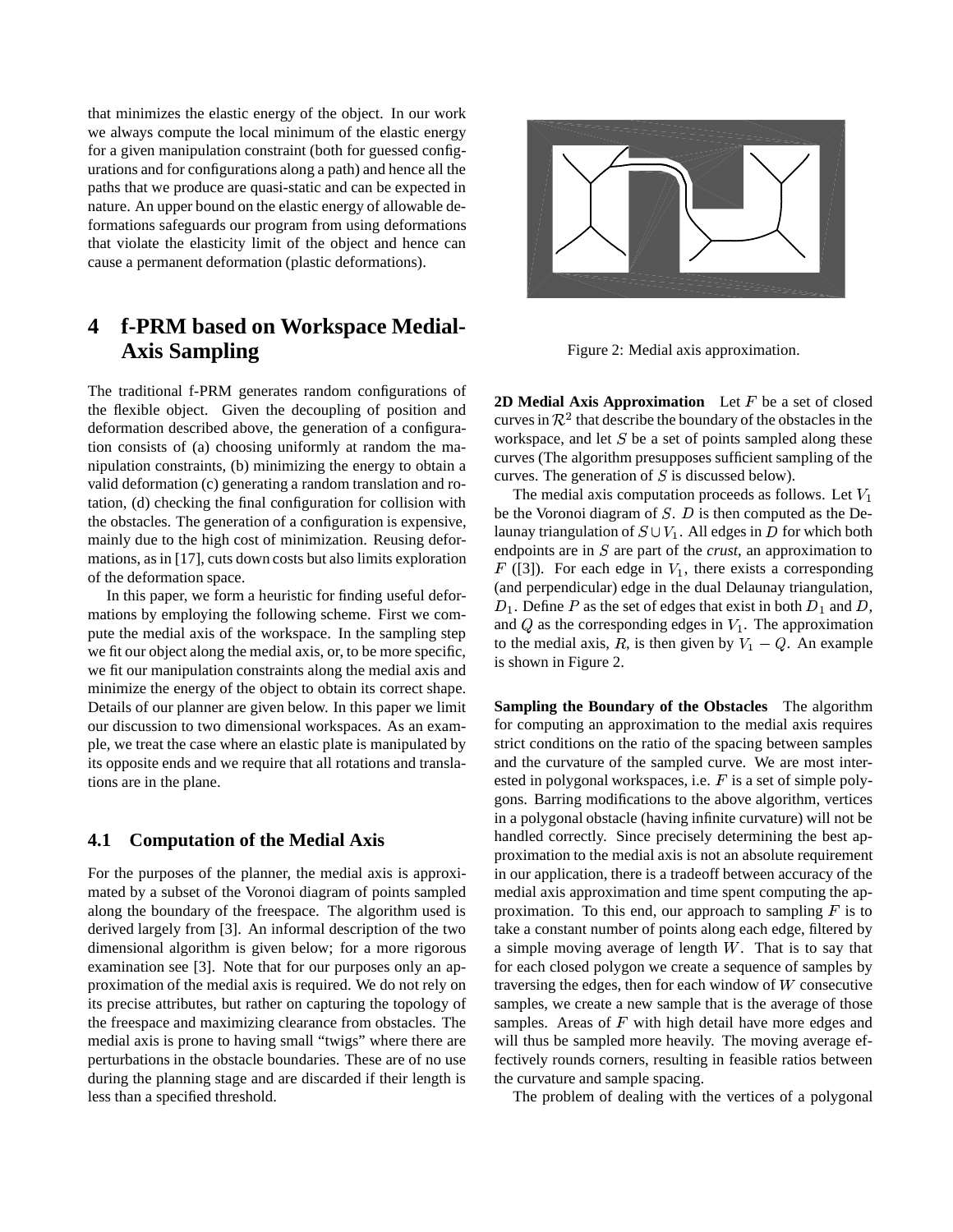

Figure 3: Manipulation constraints for a 2D curve.

representation can be handled more efficiently in the medial axis algorithm by keeping adjacency information with the samples when they are first created. In the algorithm outlined above,  $D$  is needed only to glean adjacency information for  $S$ — this step can be skipped if that information is maintained from the start. We choose not to take this approach because it places undue limitations on the representation of the obstacles. Triangle soups are the common denominator of 3D representations, and often the only way that two incompatible systems can exchange data. For this reason we felt that it was important to maintain the ability to use this type of data. We aim to extend our work to three dimensional cases and to simplify this step we avoided modifications that were too specific to the two dimensional case.

#### **4.2 Sampling Along the Medial Axis**

Once the preprocessing step of computing the medial is complete, we sample configurations along the medial axis. To describe our sampling in detail, let us first clarify how manipulation constraints are specified. For the 2D curves in this paper, we assume that we grasp the curves from two opposite edges and that we control the position and orientation of these edges. Figure 3 provides an illustration. In the local frame  $M_0$  of the curve the first edge is at  $(0,0)$  tangent to the x-axis, while the other edge is at  $(\xi_1, \xi_2)$  with orientation  $\theta$ .

First a vertex,  $v_0$ , of the medial axis R is chosen at random. (Note that the approximation to the medial axis is a set of vertices and adjacency information for each, while the true medial axis is a set of continuous curves). A direction on the medial axis is chosen randomly and the distances between vertices are added up as we walk down the medial axis. At intersections we randomly choose which way to go, until the sum of the lengths of the segments, ending with  $v_n$  is greater than the stable length of the flexible surface. A rigid transformation  $T$  is calculated that aligns the reference point of the surface with  $v_0$  such that the surface at the reference point is tangent to the segment between  $v_0$  and  $v_1$  (the first vertex encountered walking along the medial axis). We interpolate between  $v_{n-1}$  and  $v_n$  to get  $v'$  such that the distance walked is exactly the stable length of the surface.  $\xi_1$  and  $\xi_2$  of the limit condition are then calculated from the coordinates of  $v'$ in the frame defined by  $T$  and  $\theta$  is calculated from the angle of  $v_n - v_{n-1}$  (also in the frame defined by T). The surface is then minimized and we check for collisions with the obstacles. This process may fail in several ways – we may run out of medial axis, the deformation may be unacceptable due to elasticity constraints, or the deformation may be in collision with the obstacles. In any of these cases we simply discard the configuration and try again, choosing a new  $v_0$ .

### **4.3 Building the Roadmap of**

f-PRM now proceeds by employing an iterative procedure by which a roadmap is augmented until it is able to satisfy the query at hand. While we only investigate this "one-shot" application, the graph can be used to satisfy multiple requests and the graph can be augmented as needed for these additional queries.

The goal of the roadmap is to capture the connectivity of the freespace with as few nodes as possible. f-PRM as described in [17] samples across  $C$  evenly. By sampling only in the neighborhood of the medial axis we avoid filling large empty spaces with configurations and place more configurations in tight areas.

The iterative step of the planner proceeds as follows:

- 1. Generate  $M$  nodes (along the medial axis or in the neighborhood of the medial axis).
- 2. For each node, find the  $K$  closest neighbors and attempt to connect to each of these  $K$  nodes by using a simple and fast local planner (A planner that does a linear interpolation on the limit conditions and the rigid transformation will work here).
- 3. Choose  $N$  nodes for enhancement. A probability distribution is created over all recently created nodes such that the weight of a configuration  $q_i$  is defined as

$$
w(q_i) = |\{j : q_j \in N_k(q_i) \land
$$
  
Component(q<sub>i</sub>)  $\neq$  Component(q<sub>i</sub>)\}|

and the probability that  $q_i$  is selected for enhancement is given by

$$
P(q_i) = \frac{w(q_i)}{\sum_{q \in G} w(q_j)}.
$$

In the above equations  $N_k(q_i)$  are the nodes in the neighborhood of  $q_i$  and G is the set of roadmap nodes. We compute the neighborhood of each node by considering the  $K$  closest other nodes for connections. Hence, we use a heuristic based on a node's proximity to nodes in other components of the graph to choose  $N$  nodes to enhance. For each chosen node, we execute a random walk and attempt to make connections from the configuration at the end of the random walk.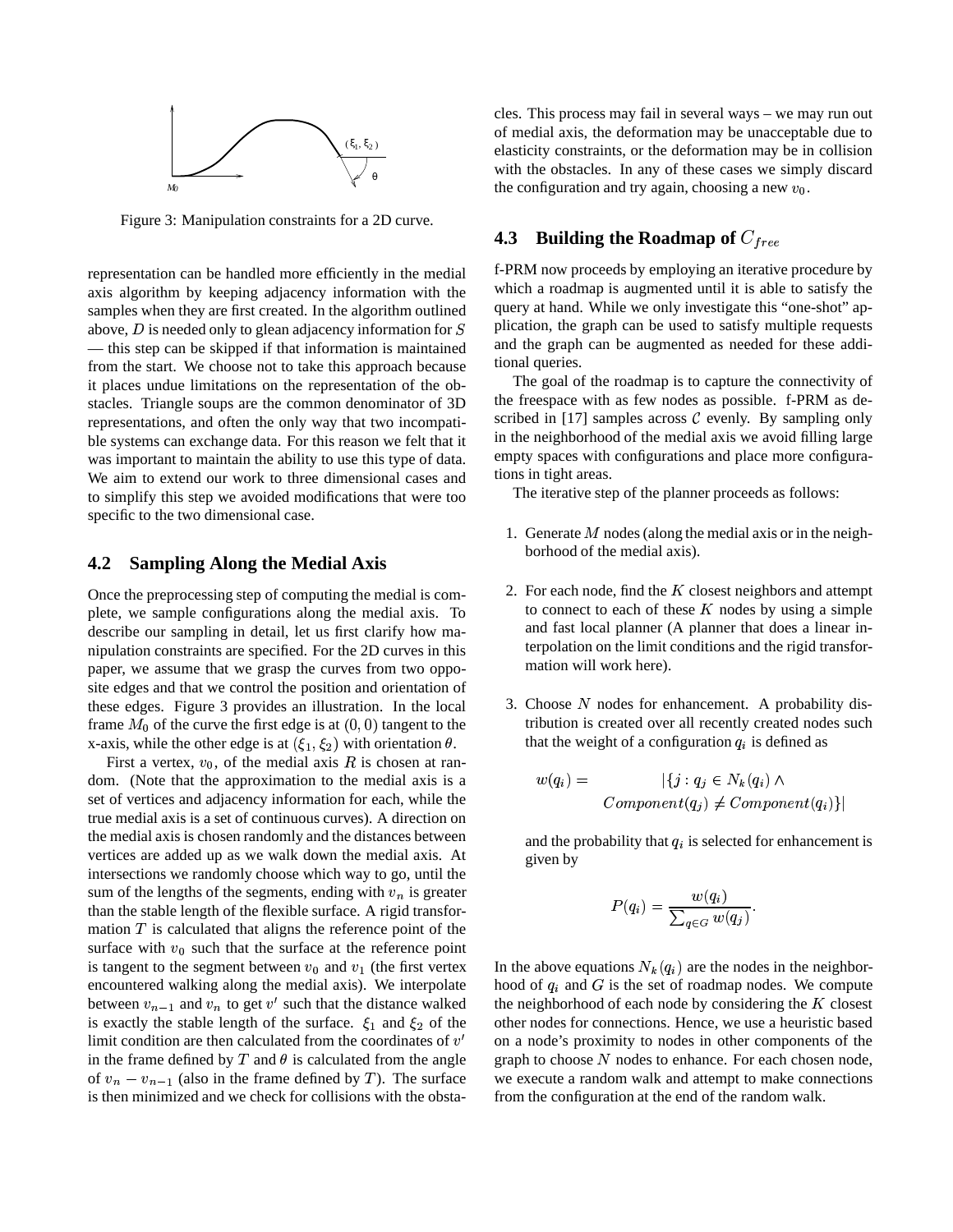#### **4.4 Extensions**

Several improvements of the above scheme are under consideration. Currently we sample uniformly all of the points of the medial axis. We could use the local characteristics of the medial axis to weight the distribution of points and guess more configurations in regions that may be more difficult, i.e. regions with intersections or narrower corridors. Currently, our sampling is based only on the medial axis. Some key deformations may not be guessed by the medial axis fitting. We could augment the medial axis fitting with a random generation of deformations as in the earlier version of f-PRM. Another possible improvement concerns the connection of neighboring configurations on the medial axis. We could use the medial axis as a guide for the generation of the local path reducing the chances for collision of the object with the workspace along the path. A similar approach could be used to strengthen the enhancement routine by heuristically choosing directions based on the closest portion of the medial axis.

## **5 Experimental Results**

We show below experimental results planning for elastic curves in two dimensions. We use Bézier curves to represent our objects. The manipulation constraints are specified as in Figure 3. The mechanical model used corresponds to a homogeneous isotropic and linearly elastic material. The elastic energy is computed as in [17]. We perform the minimization of the local energy by using the conjugate gradient method [28]. The local planner interpolates linearly between the rigid transformations of the two configurations and then between the limit conditions.

Our code is written in C++ and executed on an SGI R10000. We show in this paper two environments (Figure 4 and Figure 5), both with narrow corridors that require the object to maneuver from the open area on the left to the open area on the right. The majority of the running time is spent in the minimization routines.

Snapshots along the path generated by our planner are given in Figures 4 and 5. We show the full surface in these pictures but the problem solved is essentially a 2D problem as explained earlier. The running times average 33 minutes for the case in Figure 4 and 43 minutes for the case in Figure 5. A uniformly random sampling planner, without the benefit of the medial axis, generally terminated without finding a path. For a simpler case, where the medial-axis planner spent approximately 3 minutes, the planner that guessed deformations randomly took over 4 hours.

We also compared our planner with the most efficient previous implementation of f-PRM available so far (described in [17]). The implementation in [17] makes use of several optimizations that are not possible in the context of our work



Figure 4: Snapshots for a path in Workspace 1.



Figure 5: Snapshots for a path in Workspace 2.

here. For the workspace in 4 it averages 50 minutes, compared to 43 minutes for our implementation using the medial axis. For environments where more drastic deformations are required [17] rarely succeeds. For environments that are simply tight but do not necessitate a large deformation, f-PRM of [17] is faster as it can concentrate more on random walks and is more efficient at making connections. It achieves this efficiency by caching copies of minimized deformations that are reused at multiple positions. In our implementation position is not independent of deformation, and this optimization is not possible.

## **6 Discussion**

We presented a new sampling scheme for f-PRM, a planner that computes paths for flexible objects. The 2D case was treated in this paper. We first obtained an approximation to the medial axis by adapting the algorithm in [3]. Then we created configurations of our objects on or near the medial axis by fitting the manipulation constraints to the medial axis. Our experimental results showed that the new sampling scheme is fairly successful in generating deformations that are critical for solving the path planning problem which results in significant savings in running times.